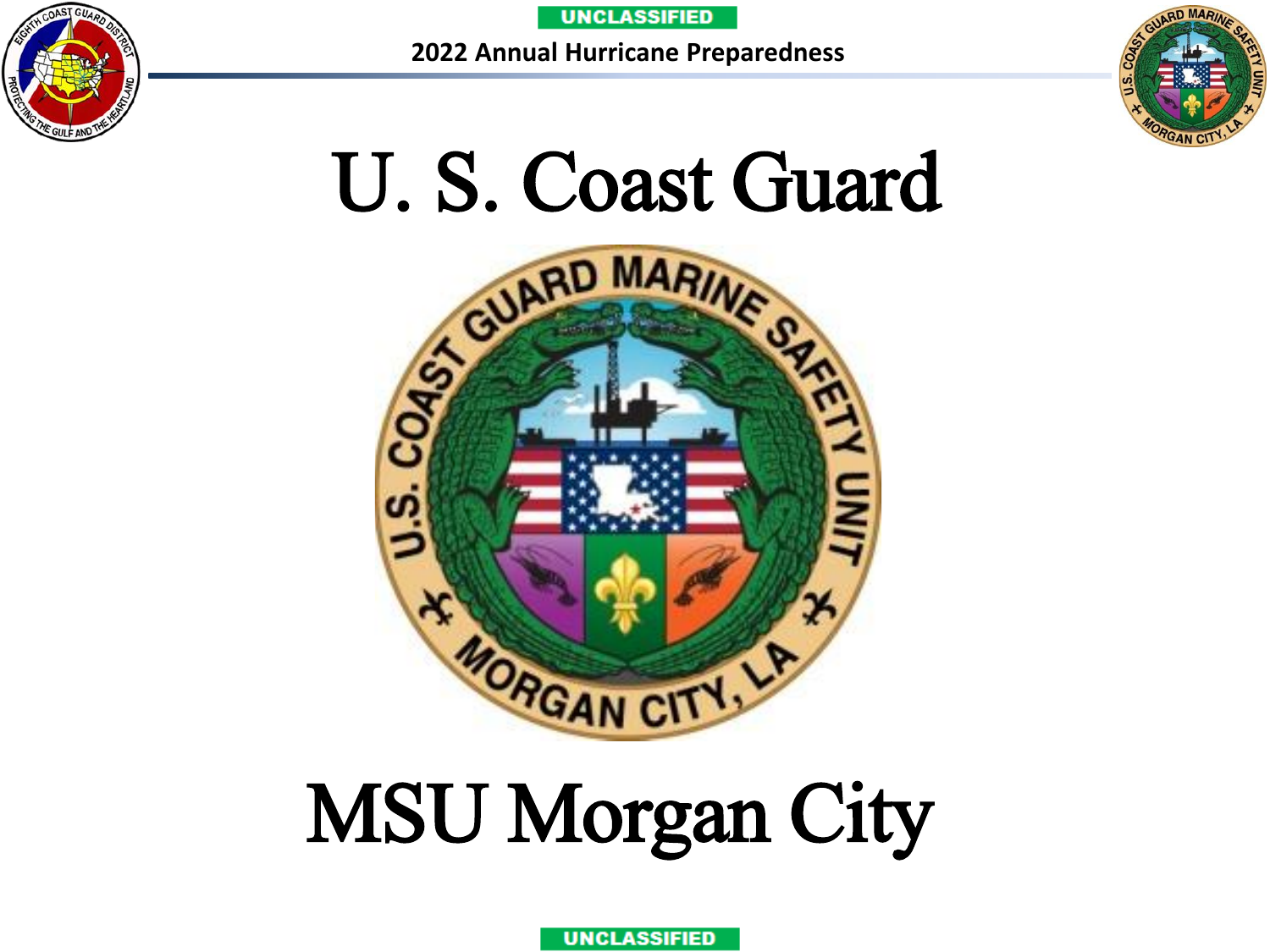**2022 Annual Hurricane Preparedness**





### **Marine Safety Unit Morgan City and VTS Berwick Bay**

### *Crew of 70 Active Duty and Civilian members comprised of:*

- *Operations Specialists* and *credentialed civilian mariners* who operate the nation's third busiest Vessel Traffic Service remaining operational 24/7 in every Port Condition
- *Marine Science Technicians* who ensure waterfront facility compliance and pollution mediation across more than 1.5 thousand square miles of navigable waterway, including the Atchafalaya Basin – the nation's largest protected wetland
- *Marine inspectors and investigators* who ensure the safety of the nation's most technically complex and diverse fleet of commercial vessels.
- *Health Services Technicians and Yeoman* who support more than 300 Coast Guardsman from 10 regional commands



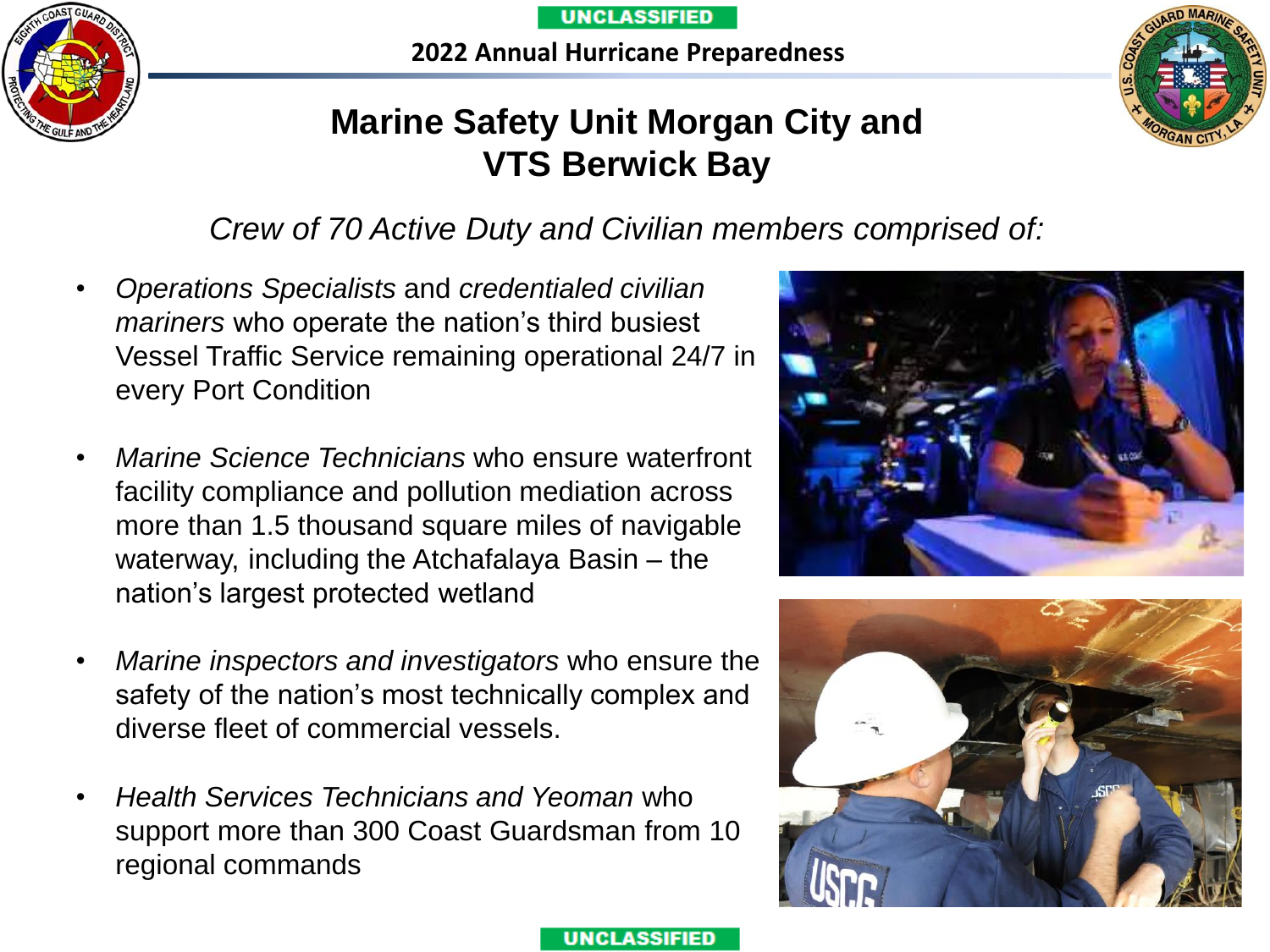





### **General Vessel and Barge Mooring Requirements for Heavy Wx**

To promote safe navigation and protect vital infrastructure, the USCG will enforce the following regulations (33 CFR 162):

No person may:

- secure a vessel or barge to trees or other vegetation.
- allow a vessel or barge to be moored with unraveled or frayed lines or other defective worn mooring.
- moor barges side to side, nor end to end, unless they are secured to each other from fittings as close to each corner of abutting sides as practicable.



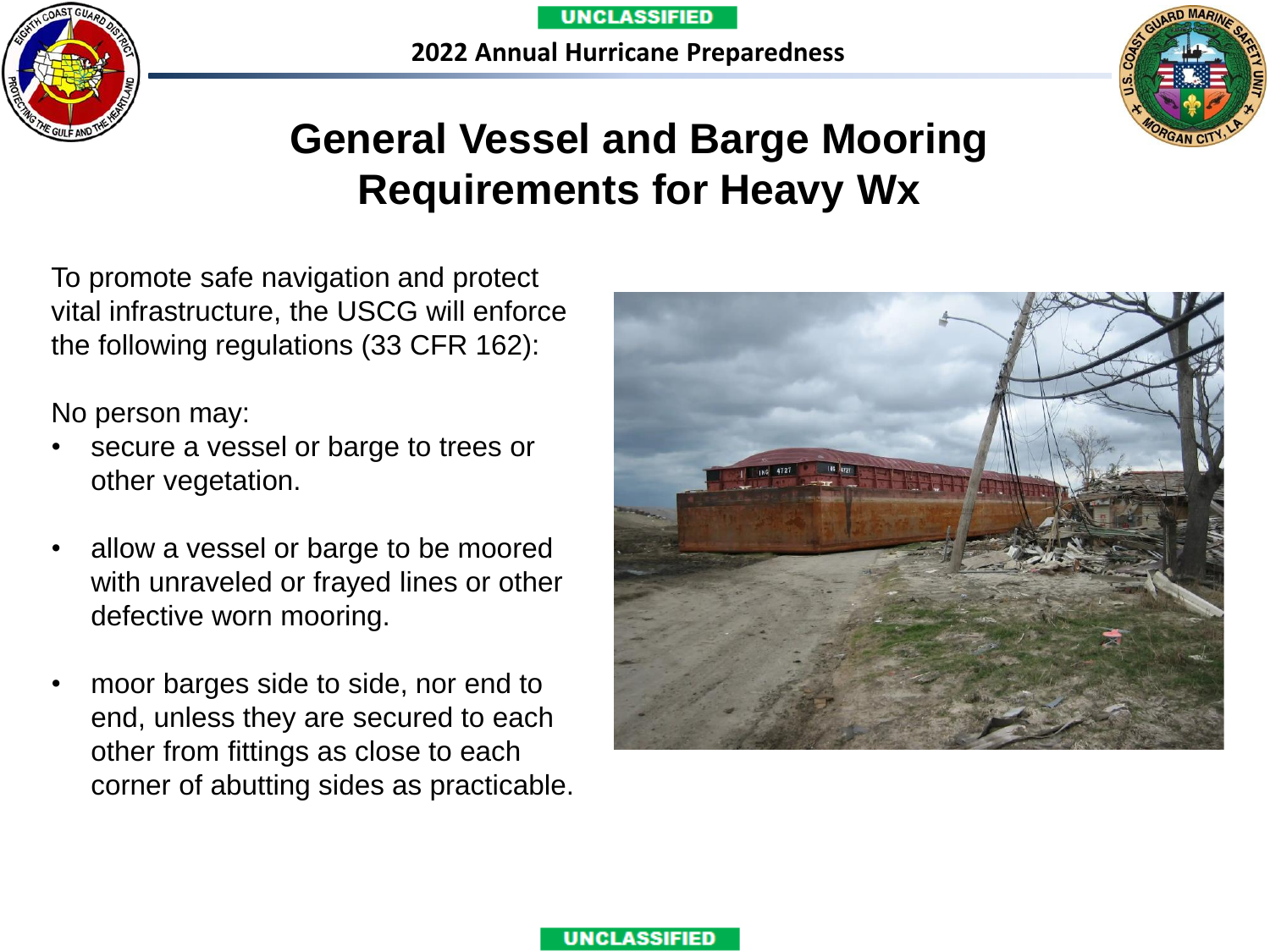

**2022 Annual Hurricane Preparedness**



### **Barge Moorings**





The person in charge shall ensure that a barge moored to another barge, a mooring or spud barge, a vessel, a wharf, or a pier, is secured as near as practicable to each abutting corner of the barge being moored by:

- Three parts of wire rope of at least 7/8 diameter with an eye at each end of the rope passed around the timberhead, caval, or button;
- A mooring of natural or synthetic fiber rope that has at least 75% of the breaking strength of three parts of 7/8 inch diameter wire rope; or
- Fixed rigging that is at least equivalent to three parts of 7/8 inch diameter wire rope.

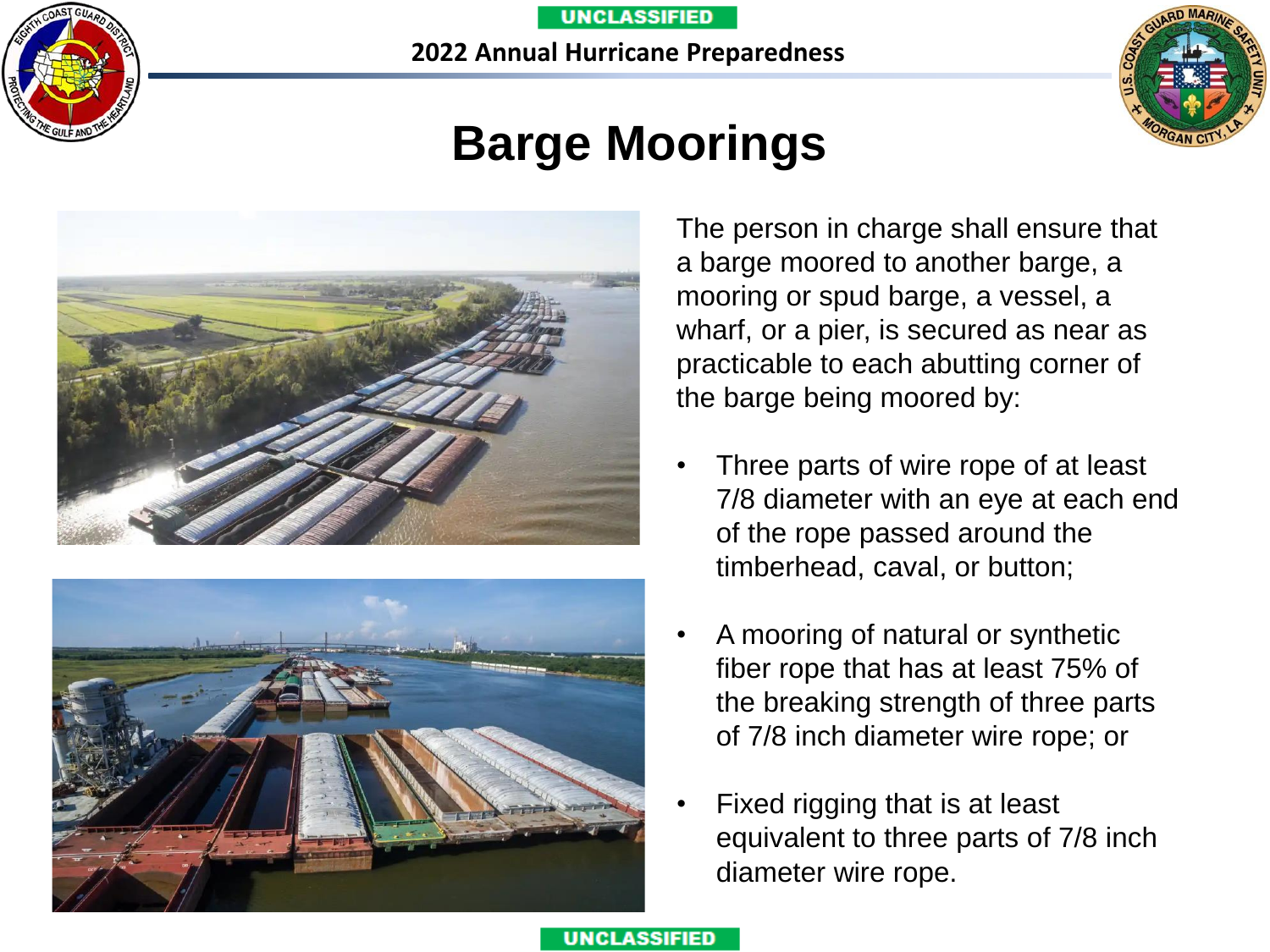





## **Port Conditions**

Port Condition **WHISKEY**: Anticipated gale force winds (34kts/39mph) within **72** hours

Port Condition **X-RAY**: Anticipated gale force winds (34kts/39mph) within **48** hours

Port Condition **YANKEE**: Anticipated gale force winds (34kts/39mph) within **24** hours

Port Condition **ZULU**: Anticipated gale force winds (34kts/39mph) within **12** hours

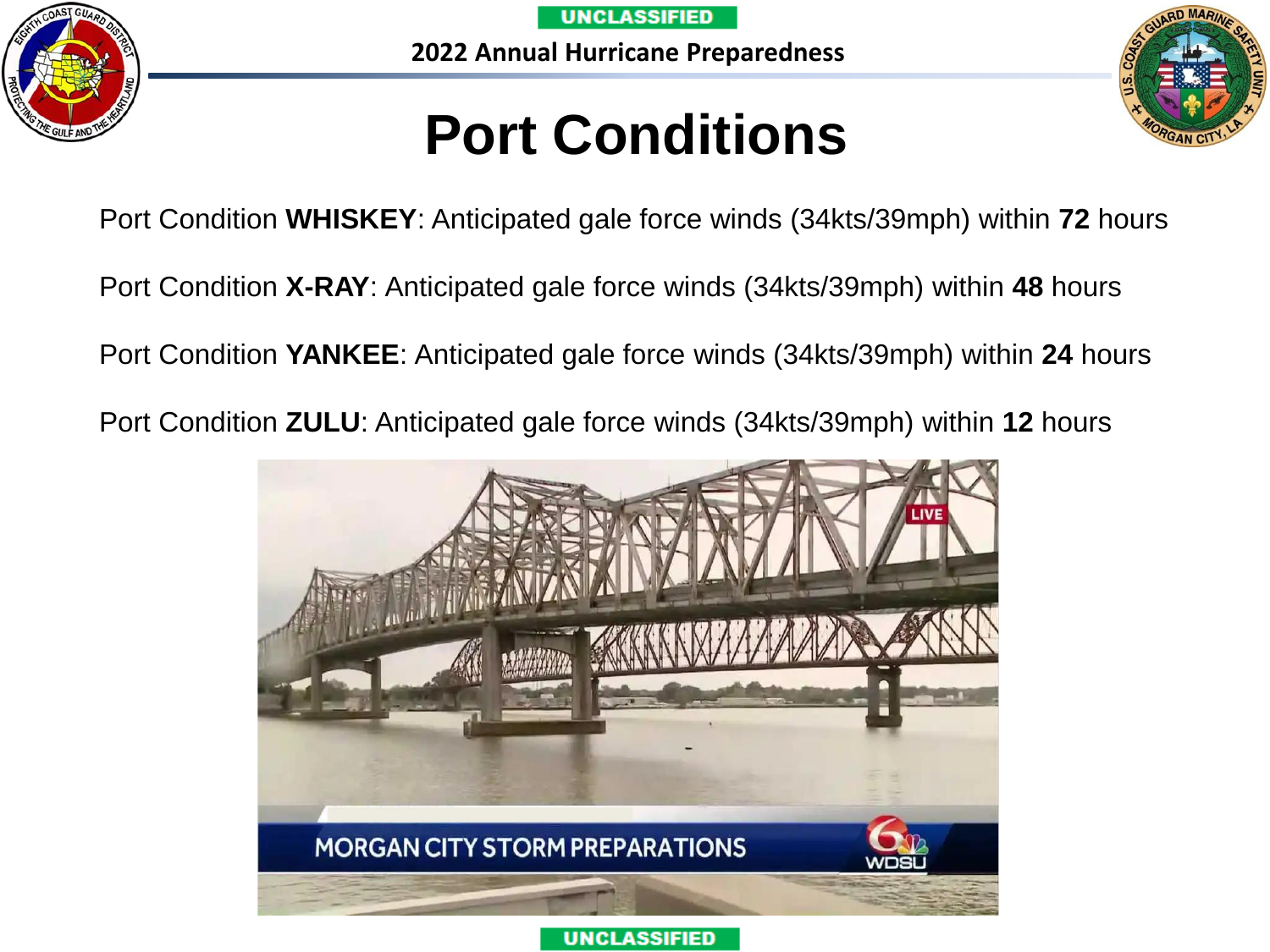**2022 Annual Hurricane Preparedness**





### **Port Condition WHISKEY (T-72 hrs)**

#### *Port Status: OPEN to all commercial traffic*

- 1. COTP will contact authorities, other government agencies, and industry stakeholders to identify and address concerns over port status, activities, and emergency preparations.
- 2. COTP will issue MSIB requiring the following information be submitted to VTS Berwick Bay: "Remaining in Port Checklist for 500 GT Vessels" (Annex A of the Maritime Hurricane Contingency Plan)
	- a) All self-propelled oceangoing vessels over 500 GT and all oceangoing barges and their supporting tugs remaining in port must complete within 24 hours for approval
	- b) Each vessel intending to remain in port must request permission from the waterfront facility where mooring and pass that information to the USCG
- 3. USCG will increase harbor patrols and will advise vessel and facility operators of any unsafe conditions they observe.
- 4. USCG will advise vessel operators of anticipated times of floodgate and bridge closures affecting their ability to seek safe refuge.
- 5. USCG will advise port stakeholders of intentions for setting next condition.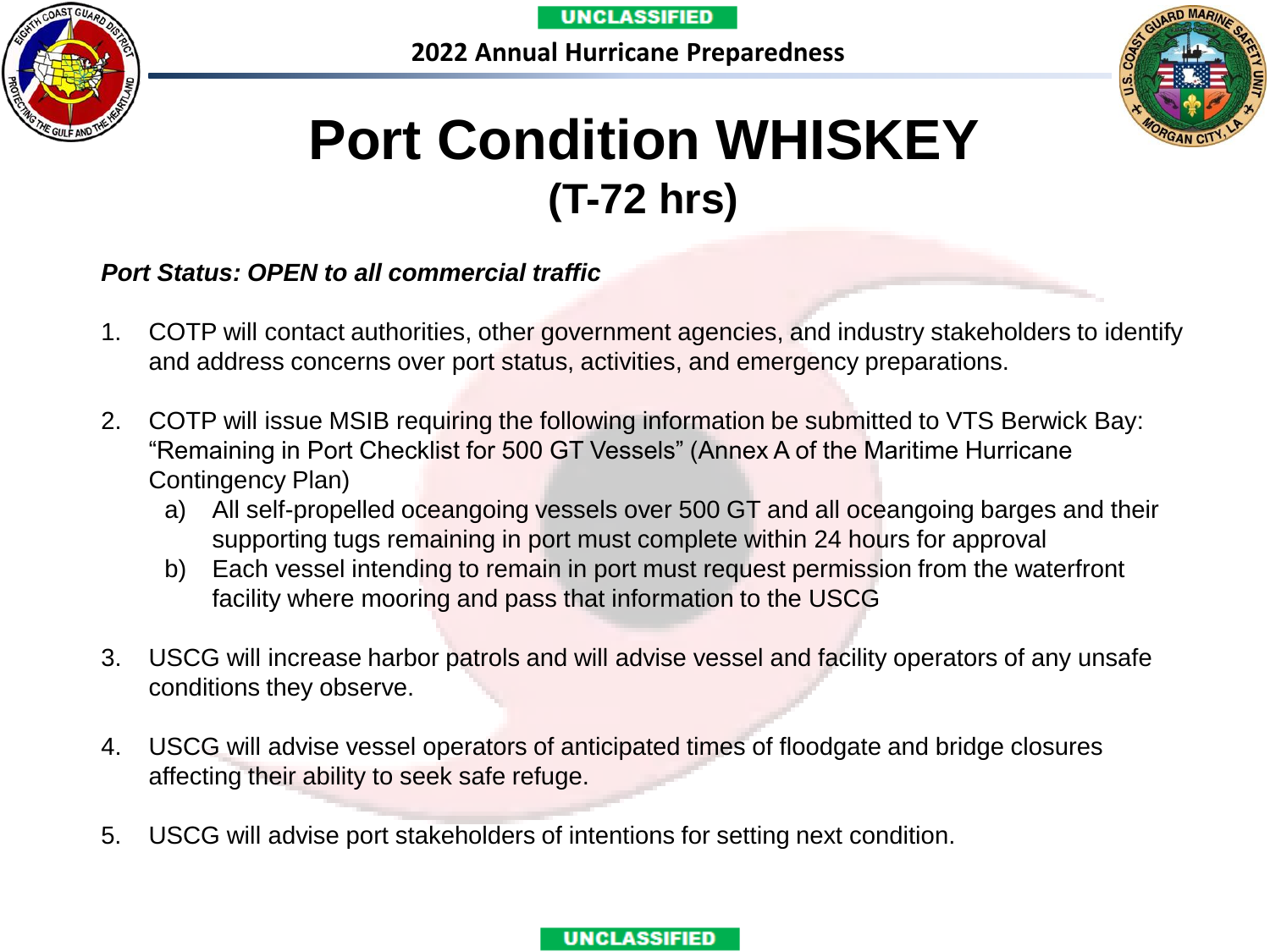

**2022 Annual Hurricane Preparedness**



### **Port Condition X-RAY (T-48 hrs)**

#### *Port Status: OPEN to all commercial traffic*

- 1. USCG will continue to contact waterfront facilities to determine their intentions and any vessels moored thereto.
- 2. USCG will *individually assess vessels* desiring to remain in port and issue COTP Orders as appropriate.
- 3. USCG will contact deep draft vessels at anchor and determine their intentions.
- 4. USCG will inspect wharf and pier areas with waterfront facility representatives during harbor patrols.
- 5. USCG will spot check mariners and waterways to determine the status of hurricane preparations.
- 6. USCG will advise port stakeholders of intentions of setting next Port Condition.

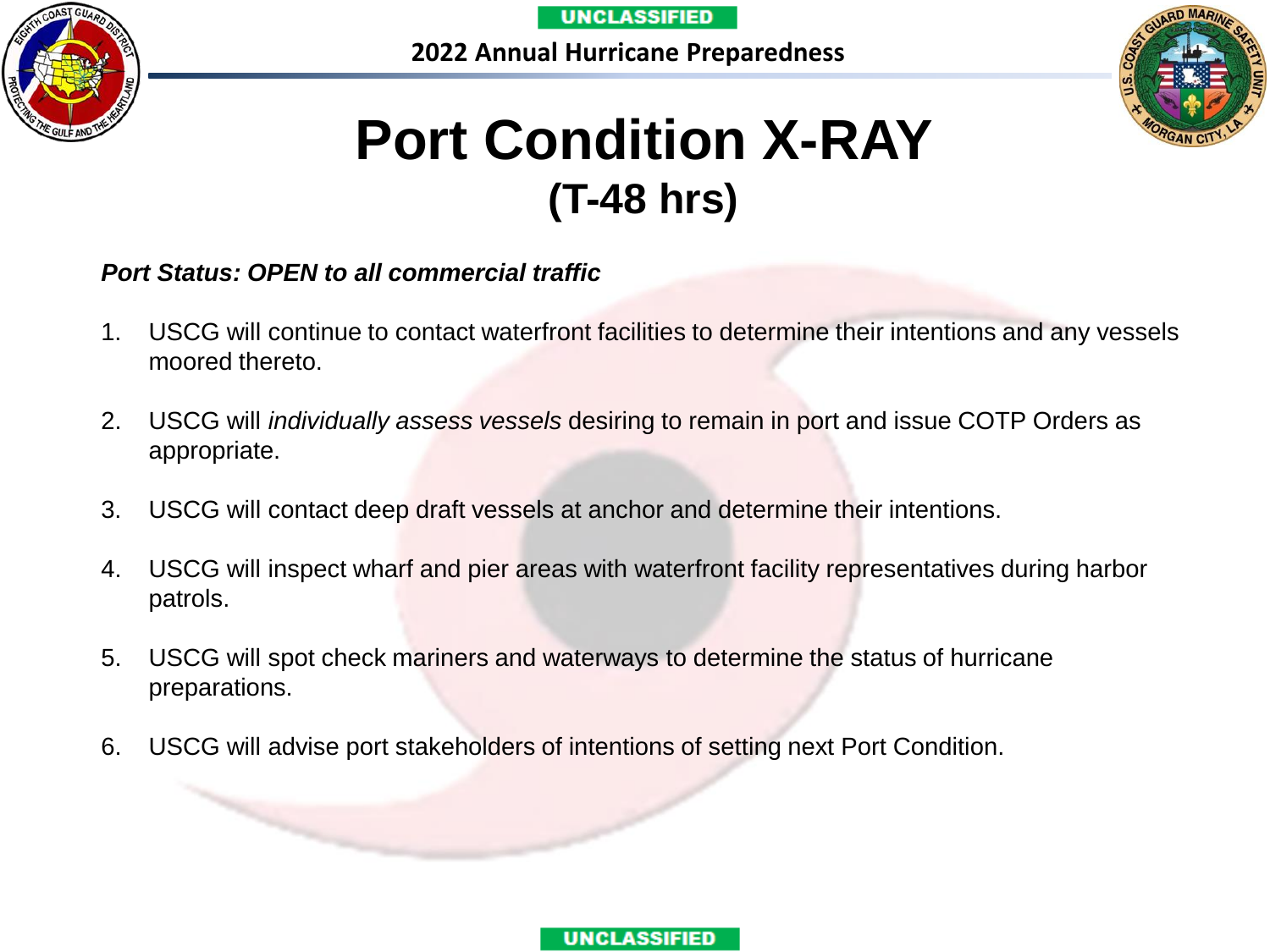**2022 Annual Hurricane Preparedness**





### **Port Condition YANKEE (T-24 hrs)**

#### *Port Status: Vessel Control measures in effect.*

- 1. The COTP may close portions of the port in response to forecasted weather and actual damage, impact, or threat in different geographic areas within the port.
- 2. The COTP will control vessel movements and activities as appropriate, to include closing ports to all commercial vessel traffic except as specifically allowed:
	- a) Port closures will not apply to vessels that are capable of completing the cargo load/discharge cycle in less than 12 hours.
	- b) Red flagged barges will not be allowed to moor from MM63 to MM47 (near Houma) on the GIWW and other population centers as identified by the COTP.
- 3. The COTP will issue COTP Order as appropriate for any vessels or facilities not complying with Port Condition requirements:
	- a) Each self-propelled vessel over 500 GT without COTP approval to stay in port will be directed out of port.
	- b) The COTP will approve or direct, as necessary, final mooring arrangements for vessels remaining in port.
- 4. USCG will advise port stakeholders of intentions of setting next Port Condition.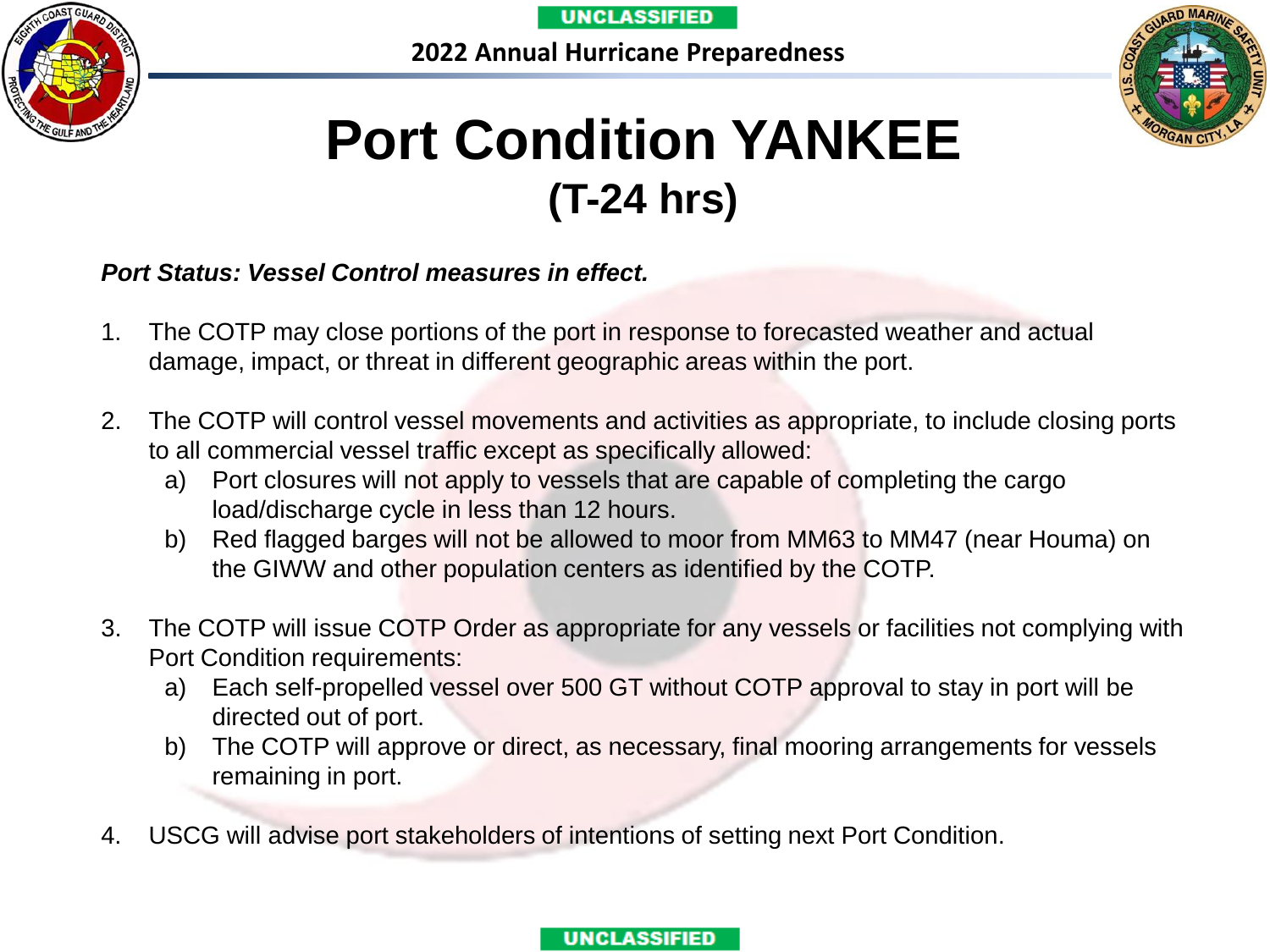**2022 Annual Hurricane Preparedness**





## **Port Condition ZULU (T-12 hrs)**

### *Port Status: Vessel Control measures remain in effect, likely to increase as needed.*

- *1. The default for ZULU is closure of port and facility operations*. The COTP may deviate from this default and keep ports open with restrictions and close only portions of the port in response to forecasted weather, actual damage, impact, or threat in different geographic ports within the COTP Zone.
- 2. All commercial vessel transits within the port will be closed except as specifically allowed by the COTP. *Transits will only be allowed if the voyage can be made safely* and mooring or anchorage space has been identified; or if the vessel is departing to sea and can reach safe water prior to encountering hurricane conditions.
- 3. The COTP will suspend cargo operations involving bulk liquid dangerous cargoes (including bunkering and lightering operations), unless COTP grants specific approval. *All operations involving Cargoes of Particular Hazard or Certain Dangerous Cargoes will be suspended.*

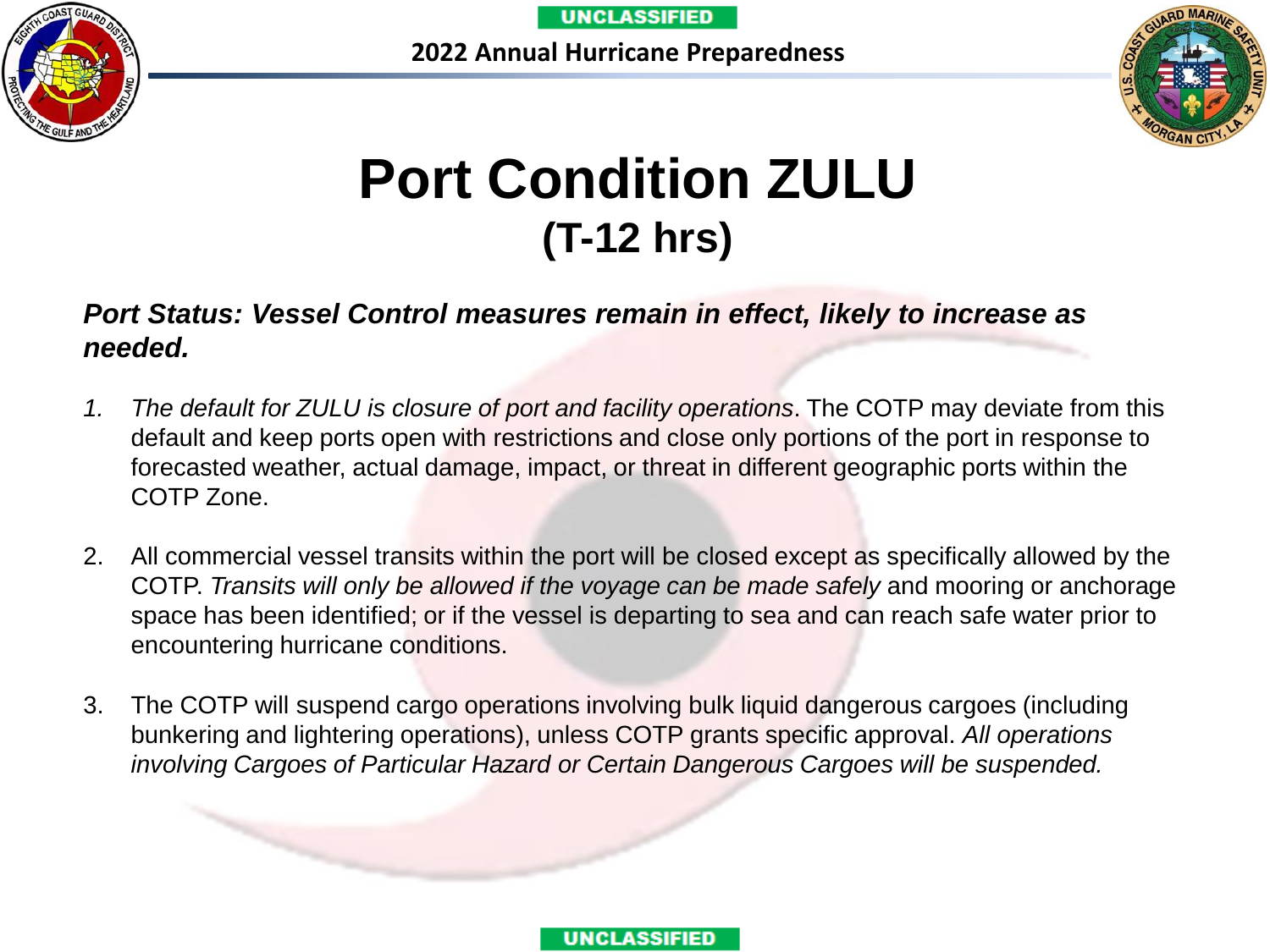



## **Post Hurricane Actions**

*All Search and Rescue operations will be managed by the Sector New Orleans Command Center.* 

#### *As soon as safe, the COTP will:*

- Conduct maritime damage and risk assessments emphasizing channels, bridges, and piers
- Organize a post-hurricane Port Condition Team conference call with senior representatives from other federal, state, and local government agencies and industry stakeholders to assess, outline, and prioritize the recovery effort for the COTP Zone.
- Assess restriction of vessel movements until the navigation channels can be surveyed and declared safe for passage
- Assess whether to close ports and waterways, maintain closure, or open with or without restrictions



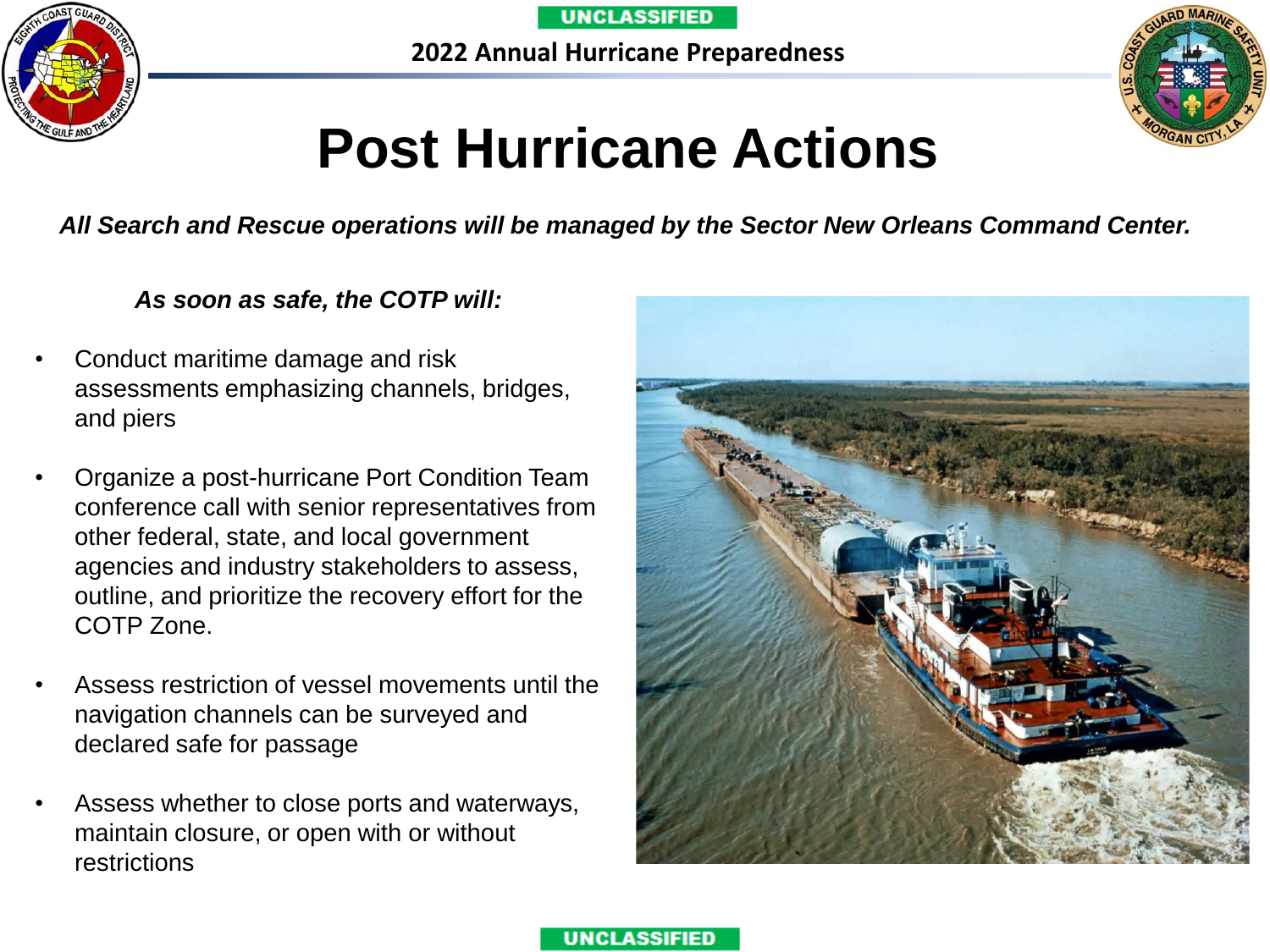**2022 Annual Hurricane Preparedness**

### **Hurricane IDA Recap:**

MSU Morgan City served as the Unified Command Post for the Houma Captain of the Port (COTP) zone. Utilizing VTS Berwick Bay, we implemented port condition measures and shepherded hundreds of vessels to safety before the storm.

*Multiple USCG units, the Army Corps of Engineers, the Gulf Intracoastal Canal Association, and local assist tug operators formed the core reconstitution teams.*

### *Together these teams*:

- covered more than 320 miles of waterways
- assessed nearly 100 points of interest, including 79 petrochemical facilities
- provided real-time snapshot of facility, port, and waterway conditions
- identified and documented more than 135 data entry points and 100 environmental and navigational hazards, such as sunken vessels, off station aids to navigation, debris, and pollution threats.

### *Coordination enabled:*

- the restoration of Marine Transportation System and rapid resumption of national commerce in an Area of Operations of more than 10,000 square miles within 72 hours of the storms abatement.
- the recovery of 4 urgent ecological threats to the environment
- the construction of an encampment at Morgan City to house over 250 displaced USCG members from 8 units, their families, and incoming supporting personnel for more than 30 days.



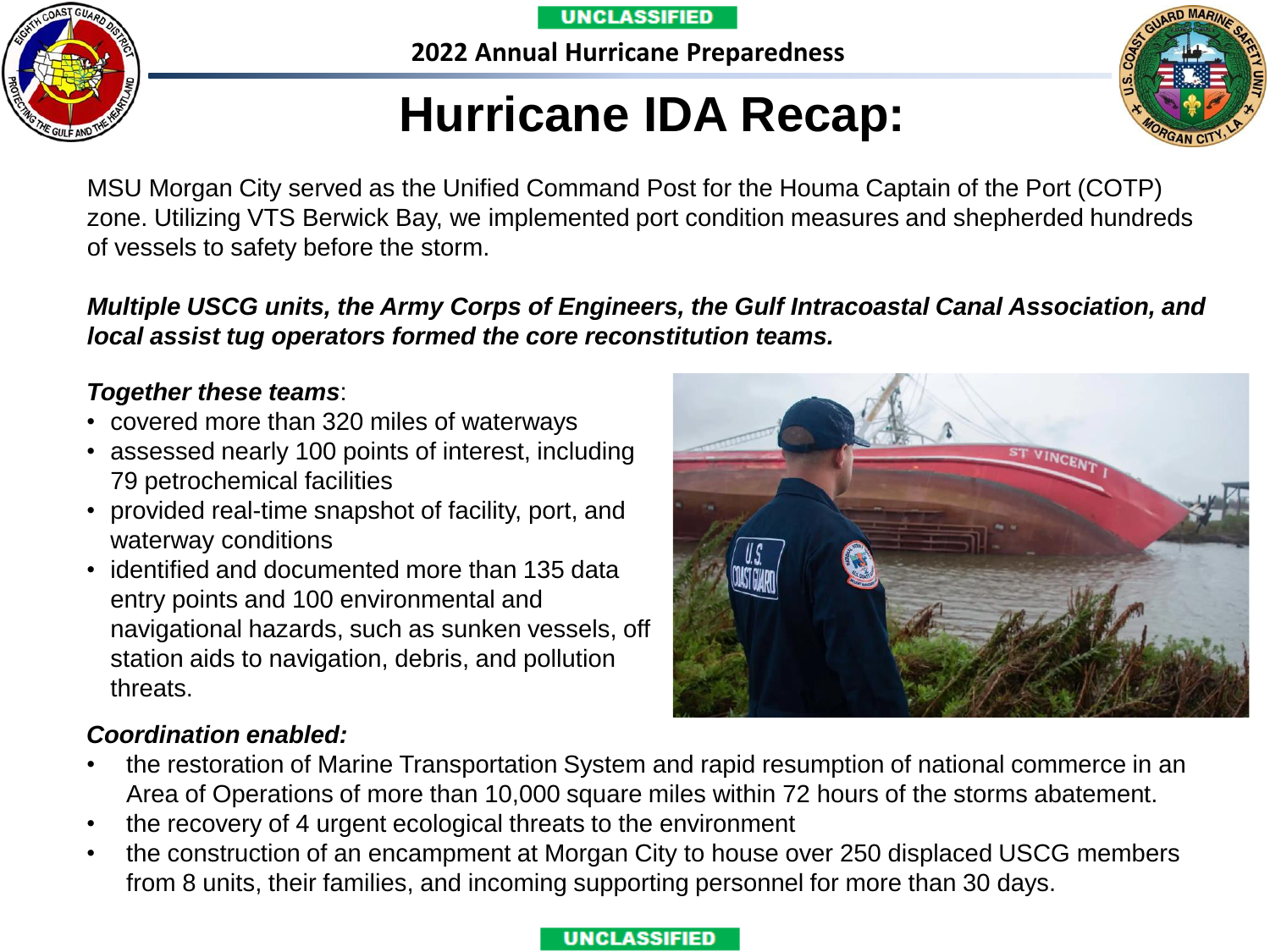**2022 Annual Hurricane Preparedness**





All hurricane informational documents and Port Status will be posted on Homeport: **<https://homeport.uscg.mil/port-directory/Houma>**

- ➢ Marine Safety Information Bulletins (MSIBs) found under "Safety Notifications"
- ➢ The Maritime Hurricane Contingency Plan found under "Contingency Plans"
- ➢ The VTS Berwick Bay User Manual found under: "Missions > Ports and Waterways > Vessel Traffic Services > VTS Berwick Bay > User Guides"

Subscribe to receive the most up to date notifications from the USCG straight to your email at: **<https://public.govdelivery.com/accounts/usdhscg/subscriber/new>**

**UNCLASSIFIED** 

**MSU Morgan City OOD: (985) 397-3300**

**MSU Morgan City Waterways: (985) 397-3289**

> **VTS Berwick Bay: (985) 380-5374**

**MSU Houma OOD: (985) 665-2437**